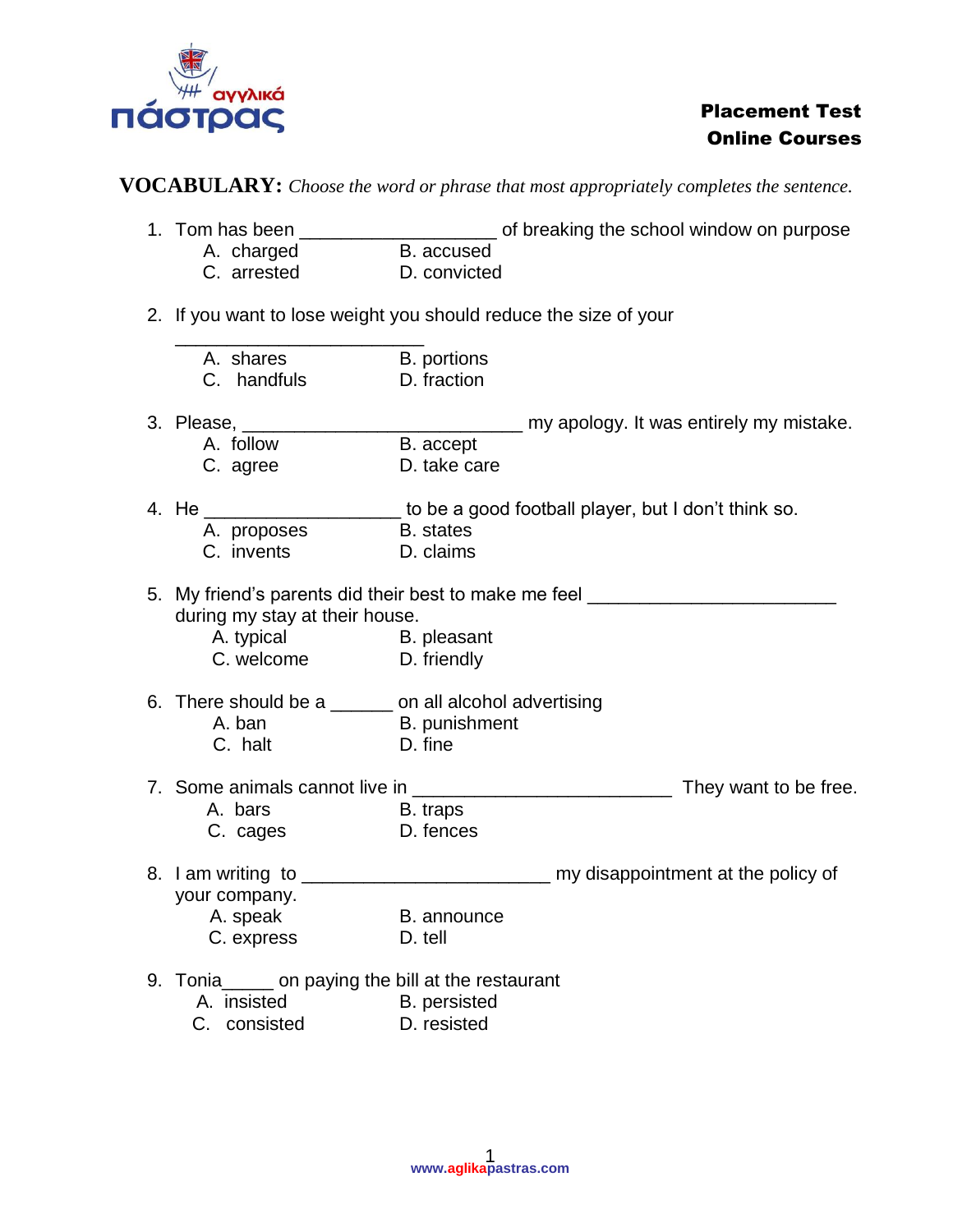

| to fill his glass |                                                                  |                                                                                 |  |
|-------------------|------------------------------------------------------------------|---------------------------------------------------------------------------------|--|
|                   | A. scraped<br>C. spilled                                         | B. slid<br>D. spread                                                            |  |
| bed.              |                                                                  | 11. He's bought some new _________________________________ to make a new wooden |  |
|                   | A. utensils<br>C. instruments                                    | B. tools<br>D. objects                                                          |  |
| her word.         |                                                                  | coming with us tomorrow. She gave me                                            |  |
|                   | A. completely<br>C. regularly                                    | B. generally<br>D. definitely                                                   |  |
|                   | 13. I will cook and you'll ______ the table.<br>A. set<br>C. put | B. place<br>D. lie                                                              |  |
| handsome man.     |                                                                  | to have got married to such a rich and                                          |  |
|                   | A. reliable<br>C. fortunate                                      | B. pleasing<br>D. appealing                                                     |  |
|                   | the crows because they might attack them.                        |                                                                                 |  |
|                   | A. recommended<br>C. warned                                      | B. threatened<br>D. pleaded                                                     |  |
|                   | 16. I can't <u>cantage and control control</u>                   | people who talk about themselves all the                                        |  |
| time              | A. get around to<br>C. look up to                                | B. put up with<br>D. stand up for                                               |  |
| $17.$ It          |                                                                  | me as odd that Bill tried to avoid me                                           |  |
| yesterday.        | A. heat<br>C. hit                                                | B. beat<br>D. struck                                                            |  |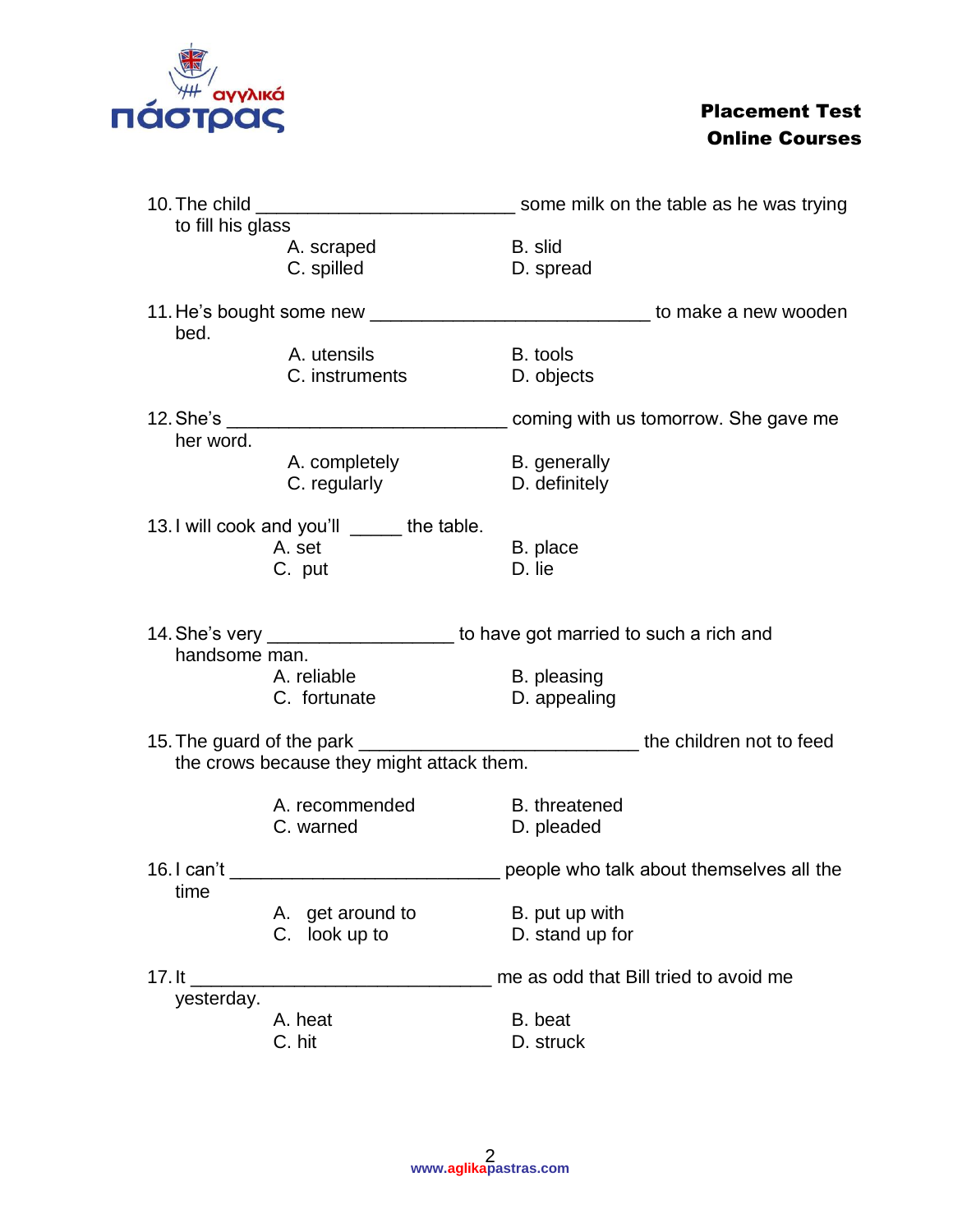

| 18. It is $\_\_$<br>____________________________that we put an end to child exploitation |                                     |                                                                                              |  |
|------------------------------------------------------------------------------------------|-------------------------------------|----------------------------------------------------------------------------------------------|--|
| A. urgent                                                                                |                                     | B. sudden                                                                                    |  |
|                                                                                          | C. compulsory                       | D. immediate                                                                                 |  |
|                                                                                          |                                     |                                                                                              |  |
|                                                                                          | A. involved                         | B. presented                                                                                 |  |
|                                                                                          | C. joined                           | D. combined                                                                                  |  |
|                                                                                          |                                     | house.                                                                                       |  |
|                                                                                          | A. depressed B. demolished          |                                                                                              |  |
|                                                                                          | C. detached D. descended            |                                                                                              |  |
|                                                                                          |                                     |                                                                                              |  |
|                                                                                          |                                     |                                                                                              |  |
|                                                                                          | A. showed up B. turned into         |                                                                                              |  |
|                                                                                          | C. came into D. put up              |                                                                                              |  |
| 22. lt                                                                                   |                                     | me half an hour to go to work.                                                               |  |
|                                                                                          | A. lasts                            | B. passes                                                                                    |  |
|                                                                                          | C. takes                            | D. spends                                                                                    |  |
|                                                                                          |                                     |                                                                                              |  |
|                                                                                          |                                     |                                                                                              |  |
|                                                                                          | A. version                          | B. view                                                                                      |  |
|                                                                                          | C. point                            | D. narration                                                                                 |  |
| 24. A young man                                                                          |                                     | me and asked for some cash.                                                                  |  |
|                                                                                          | A. achieved B. approached           |                                                                                              |  |
|                                                                                          | C. adopted                          | D. acclaimed                                                                                 |  |
|                                                                                          |                                     |                                                                                              |  |
|                                                                                          | <b>Example 13 Strategy</b> B. storm | 25. The palm leaves were waving in the light ___________________________________             |  |
|                                                                                          | A. gale<br>C. gust                  | D. breeze                                                                                    |  |
|                                                                                          |                                     | 26. 26. 26. 2012 to my answer, yours is rather short.                                        |  |
|                                                                                          | A. Related                          | <b>B.</b> Contrasted                                                                         |  |
|                                                                                          | C. Compared                         | D. Unlike                                                                                    |  |
|                                                                                          |                                     |                                                                                              |  |
|                                                                                          | A. publication                      | 27. My article was published in the British Medical ____________________________<br>B. issue |  |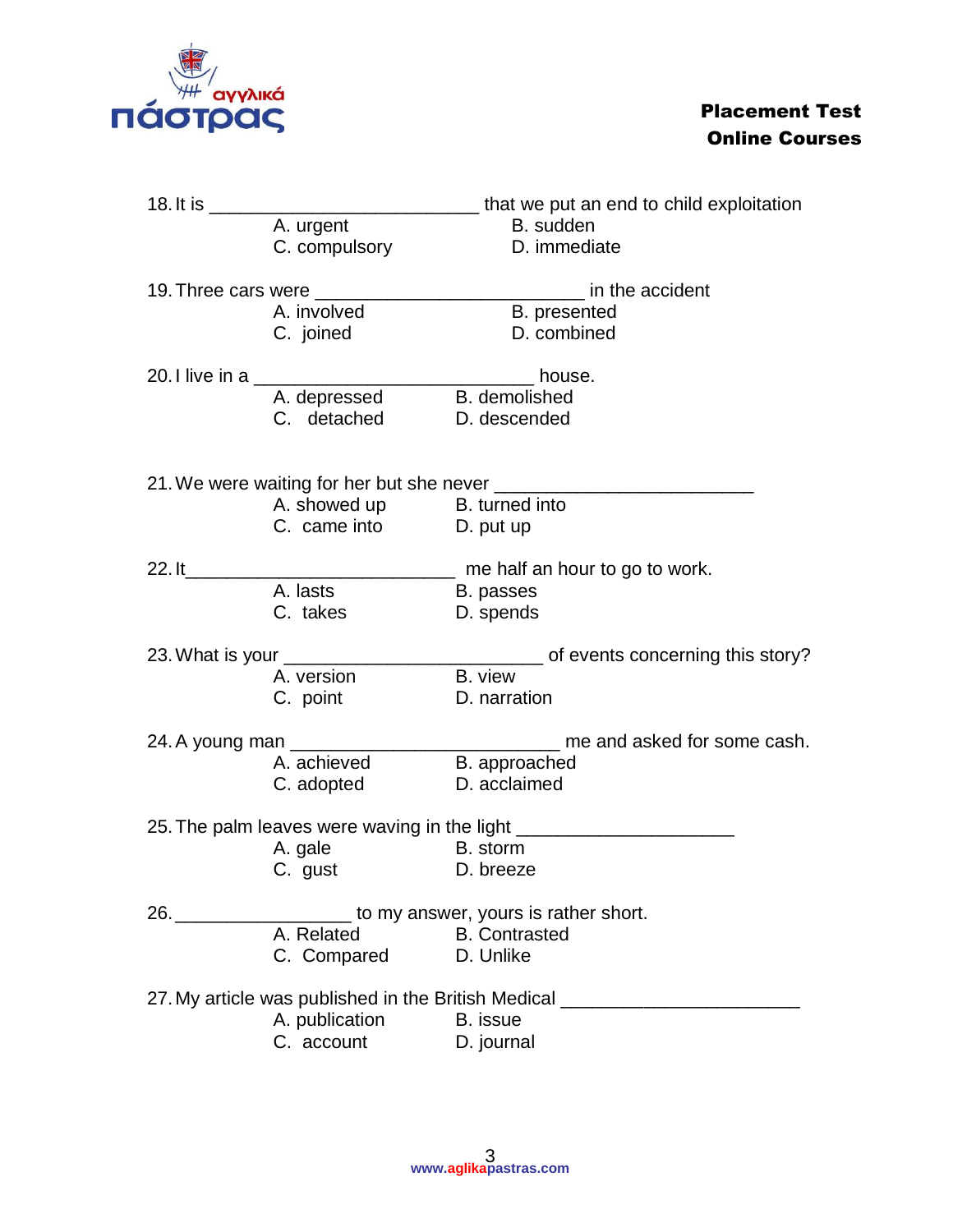

| embarrassed. |                                                         |                    |                                      |
|--------------|---------------------------------------------------------|--------------------|--------------------------------------|
|              | A. line                                                 | B. border          |                                      |
|              | C. margin                                               | D. edge            |                                      |
|              |                                                         |                    |                                      |
|              |                                                         |                    | us from going on a picnic.           |
|              | A. postponed                                            | B. avoided         |                                      |
|              | C. prevented                                            | D. urged           |                                      |
|              |                                                         |                    |                                      |
|              | 30. Did you ____________________ to solve the exercise? |                    |                                      |
|              | A. succeed                                              | B. reach           |                                      |
|              | C. manage D. perform                                    |                    |                                      |
|              |                                                         |                    |                                      |
|              |                                                         |                    |                                      |
|              | 31. Cook the rice until it has                          |                    | all the water.                       |
|              | A. dried                                                | B. obtained        |                                      |
|              | C. absorbed                                             | D. disappeared     |                                      |
|              |                                                         |                    |                                      |
|              | 32. Making a puzzle __________                          |                    | _________________ a lot of patience. |
|              | A. inquires                                             | <b>B.</b> acquires |                                      |
|              | C. requires                                             | D. enquires        |                                      |
|              |                                                         |                    |                                      |
|              |                                                         |                    |                                      |
| than women.  |                                                         |                    |                                      |
|              | A. accustomed                                           | B. joined          |                                      |
|              | C. adapted                                              | D. adjusted        |                                      |
|              |                                                         |                    |                                      |
|              | 34. He bought a diamond ________                        |                    | as a birthday present to his wife.   |
|              | A. tie                                                  | B. collar          |                                      |
|              | C. necklace                                             | D. ribbon          |                                      |
|              |                                                         |                    |                                      |
|              | 35. The Institute was                                   |                    | in 1996 by Louis Barbekier           |
|              | A. founded                                              | B. found           |                                      |
|              | C. stationed                                            | D. located         |                                      |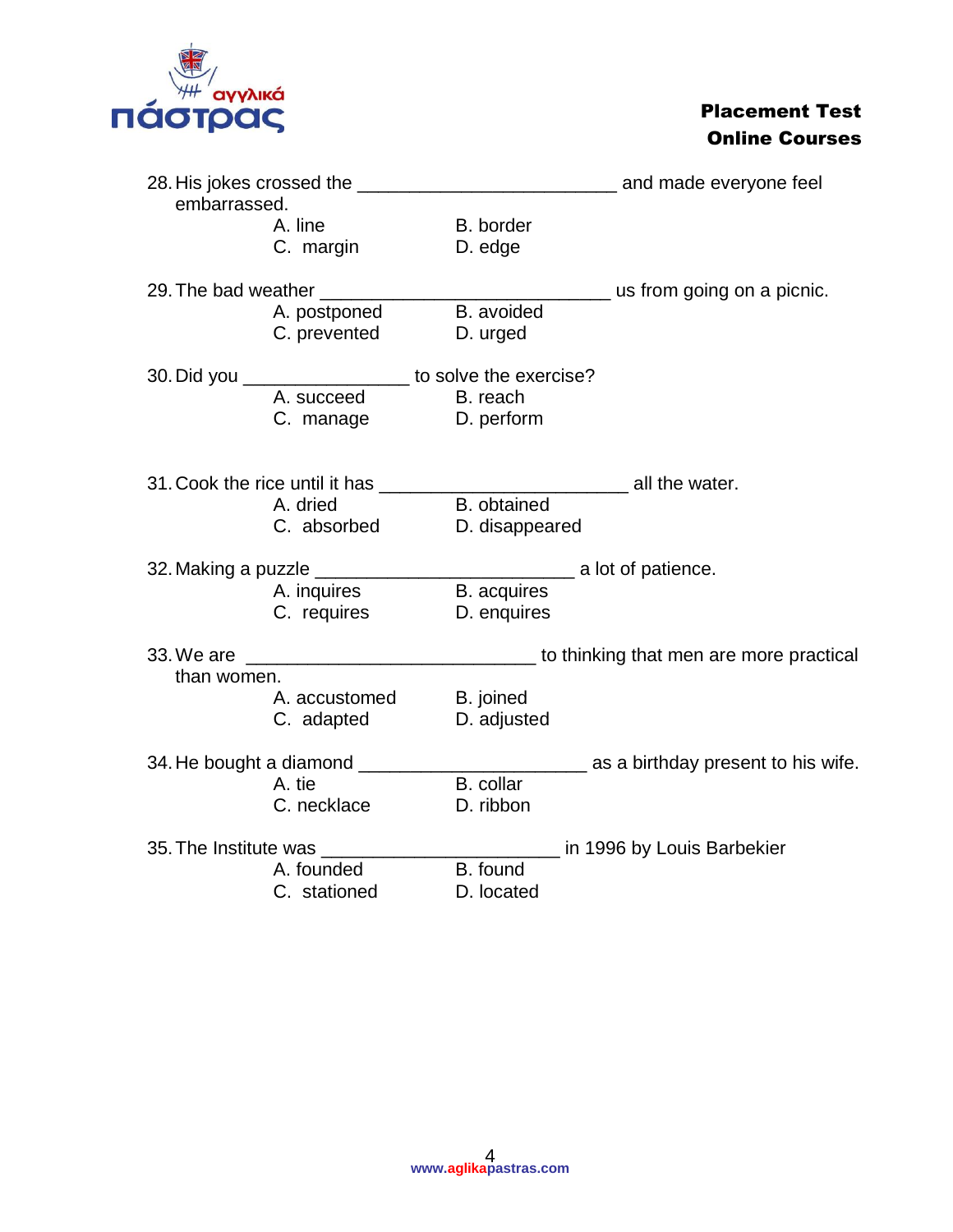

# **GRAMMAR:** *Choose the word or phrase that most appropriately completes the sentence.*

| 36.                                                                               | she didn't speak very good English, I was able to                                                                         |                 |                                                                                                    |  |
|-----------------------------------------------------------------------------------|---------------------------------------------------------------------------------------------------------------------------|-----------------|----------------------------------------------------------------------------------------------------|--|
| understand what she was saying.                                                   |                                                                                                                           |                 |                                                                                                    |  |
|                                                                                   | A. Although B. However<br>C. Still D. Neverthe                                                                            |                 |                                                                                                    |  |
|                                                                                   |                                                                                                                           | D. Nevertheless |                                                                                                    |  |
| about the weather.                                                                |                                                                                                                           |                 |                                                                                                    |  |
| 37. She _______                                                                   |                                                                                                                           |                 |                                                                                                    |  |
|                                                                                   |                                                                                                                           |                 | A. complained always B. was always complaining<br>C. always was complaining D. always did complain |  |
|                                                                                   |                                                                                                                           |                 |                                                                                                    |  |
|                                                                                   |                                                                                                                           |                 |                                                                                                    |  |
|                                                                                   | A. this                                                                                                                   | B. that         |                                                                                                    |  |
|                                                                                   | C. those D. a                                                                                                             |                 |                                                                                                    |  |
|                                                                                   |                                                                                                                           |                 |                                                                                                    |  |
|                                                                                   | 39. "What are your plans for tonight?"                                                                                    |                 |                                                                                                    |  |
|                                                                                   |                                                                                                                           |                 |                                                                                                    |  |
|                                                                                   | A. do we go B. to go<br>C. are we going D. we would go                                                                    |                 |                                                                                                    |  |
|                                                                                   |                                                                                                                           |                 |                                                                                                    |  |
|                                                                                   |                                                                                                                           |                 |                                                                                                    |  |
|                                                                                   |                                                                                                                           |                 |                                                                                                    |  |
|                                                                                   | A. terrify<br>C. terrifyingly<br>D. terrified<br>D. terrified                                                             |                 |                                                                                                    |  |
|                                                                                   |                                                                                                                           |                 |                                                                                                    |  |
|                                                                                   |                                                                                                                           |                 | the new voting system.                                                                             |  |
|                                                                                   | A. for<br>C. from the control of the control of the control of the control of the control of the control of the control o | B. of           |                                                                                                    |  |
|                                                                                   |                                                                                                                           | D. by           |                                                                                                    |  |
|                                                                                   | 42. "Will you be at the office this time tomorrow?"                                                                       |                 |                                                                                                    |  |
|                                                                                   |                                                                                                                           |                 |                                                                                                    |  |
|                                                                                   |                                                                                                                           |                 |                                                                                                    |  |
|                                                                                   | C. won't work C. will not be working                                                                                      |                 |                                                                                                    |  |
|                                                                                   |                                                                                                                           |                 |                                                                                                    |  |
| 43. I'm very pleased with Mark. He did exactly what<br>A. I told to B. I asked to |                                                                                                                           |                 |                                                                                                    |  |
|                                                                                   |                                                                                                                           |                 |                                                                                                    |  |
| C. I told him to<br>D. to him I told                                              |                                                                                                                           |                 |                                                                                                    |  |
| 44. I'll call you as soon as ____<br>from work.                                   |                                                                                                                           |                 |                                                                                                    |  |
|                                                                                   | A. I get back                                                                                                             |                 | B. I will get back                                                                                 |  |
|                                                                                   | C. I will be getting back                                                                                                 |                 | D. I am getting back                                                                               |  |
|                                                                                   |                                                                                                                           |                 |                                                                                                    |  |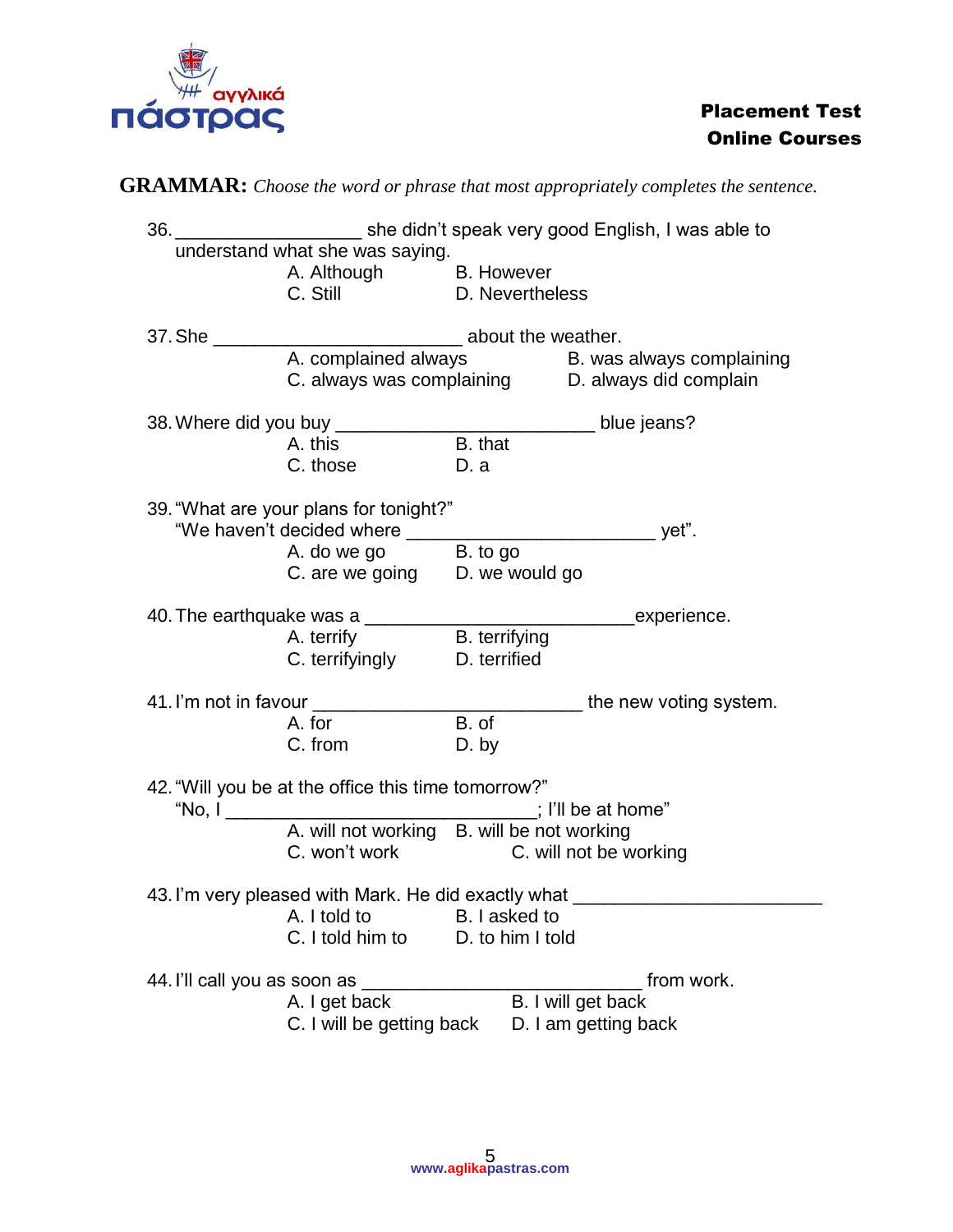

|                                  | 45. "Jim seems to always be angry"  |                                                                              |
|----------------------------------|-------------------------------------|------------------------------------------------------------------------------|
|                                  | "That's not true. He's not as       | as you think."                                                               |
|                                  | A. bad temper                       | B. bad a temper                                                              |
|                                  | C. bad-tempered                     | D. a bad temper                                                              |
|                                  |                                     | 46. When I was a student I ________________________________ out every night. |
|                                  | A. got used going                   | B. would go                                                                  |
|                                  | B. was used to go                   | D. would be go                                                               |
| 47. John                         |                                     | to be one of the best players of the team.                                   |
|                                  | A. is said                          | B. is saying                                                                 |
|                                  | C. they say it                      | D. said                                                                      |
|                                  | 48. Do you think dad will let us _  | __ out after midnight?                                                       |
|                                  | A. to stay                          | B. staying                                                                   |
|                                  | C. for to stay                      | D. stay                                                                      |
| 49.                              |                                     | house you have!                                                              |
|                                  | A. What nice                        | B. How nice a                                                                |
|                                  | B. How a nice                       | D. What nice a                                                               |
| 50.1 am                          |                                     | sorry for your loss.                                                         |
|                                  | A. deep                             | B. deeply                                                                    |
|                                  | C. depth                            | D. deeper                                                                    |
| 51. Nothing satisfies you, _____ |                                     |                                                                              |
|                                  | A. doesn't it?                      | B. does nothing?                                                             |
|                                  | C. does it?                         | D. doesn't nothing?                                                          |
|                                  | 52. I am hungry. Is there something | ?                                                                            |
|                                  | A. that I could eat                 | B. I could eat it                                                            |
|                                  | C. could I eat                      | D. could I eat it?                                                           |
| 53. You                          |                                     | haven't finished your homework. Why?                                         |
|                                  | A. never                            | B. already                                                                   |
|                                  | C. still                            | D. yet                                                                       |
|                                  | 54. "Leo didn't answer the phone. " |                                                                              |
| "He                              |                                     | been busy"                                                                   |
|                                  | A. must                             | B. may                                                                       |
|                                  | C. must have                        | D. will have                                                                 |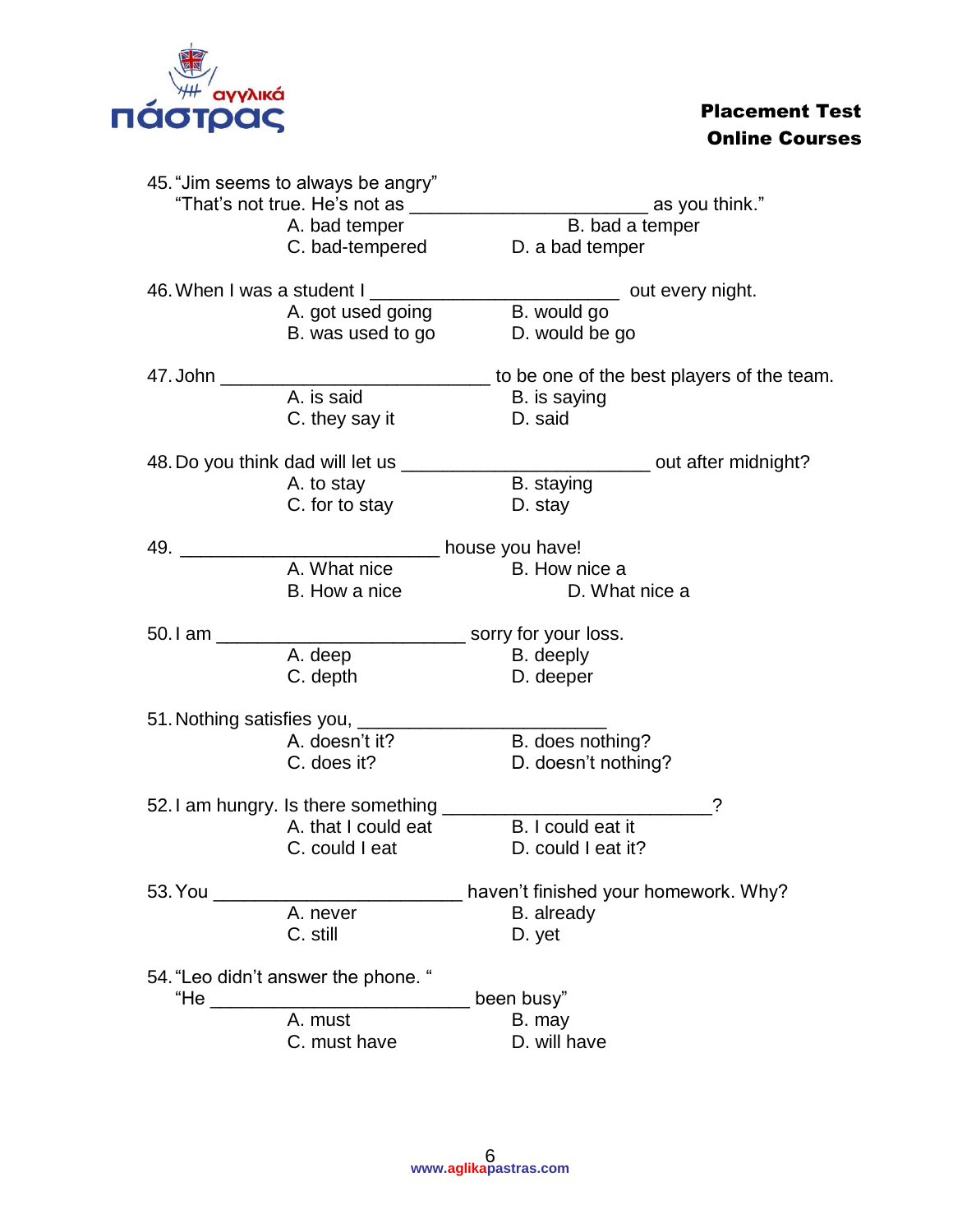

| 55. Lisa is _______________________________ clever nor talented |                                                                                                                                                                                                                                                                                                                                                                                                                                                                                                                                                                                                                |
|-----------------------------------------------------------------|----------------------------------------------------------------------------------------------------------------------------------------------------------------------------------------------------------------------------------------------------------------------------------------------------------------------------------------------------------------------------------------------------------------------------------------------------------------------------------------------------------------------------------------------------------------------------------------------------------------|
|                                                                 |                                                                                                                                                                                                                                                                                                                                                                                                                                                                                                                                                                                                                |
|                                                                 | D. either                                                                                                                                                                                                                                                                                                                                                                                                                                                                                                                                                                                                      |
|                                                                 |                                                                                                                                                                                                                                                                                                                                                                                                                                                                                                                                                                                                                |
|                                                                 |                                                                                                                                                                                                                                                                                                                                                                                                                                                                                                                                                                                                                |
| C. Despite                                                      | D. In spite                                                                                                                                                                                                                                                                                                                                                                                                                                                                                                                                                                                                    |
|                                                                 |                                                                                                                                                                                                                                                                                                                                                                                                                                                                                                                                                                                                                |
|                                                                 |                                                                                                                                                                                                                                                                                                                                                                                                                                                                                                                                                                                                                |
|                                                                 |                                                                                                                                                                                                                                                                                                                                                                                                                                                                                                                                                                                                                |
|                                                                 |                                                                                                                                                                                                                                                                                                                                                                                                                                                                                                                                                                                                                |
|                                                                 | home.                                                                                                                                                                                                                                                                                                                                                                                                                                                                                                                                                                                                          |
|                                                                 |                                                                                                                                                                                                                                                                                                                                                                                                                                                                                                                                                                                                                |
|                                                                 | D. I go                                                                                                                                                                                                                                                                                                                                                                                                                                                                                                                                                                                                        |
|                                                                 |                                                                                                                                                                                                                                                                                                                                                                                                                                                                                                                                                                                                                |
|                                                                 |                                                                                                                                                                                                                                                                                                                                                                                                                                                                                                                                                                                                                |
|                                                                 |                                                                                                                                                                                                                                                                                                                                                                                                                                                                                                                                                                                                                |
|                                                                 |                                                                                                                                                                                                                                                                                                                                                                                                                                                                                                                                                                                                                |
|                                                                 | 60. ______________________ people like to stay up late while others prefer to go to bed                                                                                                                                                                                                                                                                                                                                                                                                                                                                                                                        |
|                                                                 |                                                                                                                                                                                                                                                                                                                                                                                                                                                                                                                                                                                                                |
| A. Other                                                        | <b>B.</b> Others                                                                                                                                                                                                                                                                                                                                                                                                                                                                                                                                                                                               |
|                                                                 | D. Some other                                                                                                                                                                                                                                                                                                                                                                                                                                                                                                                                                                                                  |
|                                                                 |                                                                                                                                                                                                                                                                                                                                                                                                                                                                                                                                                                                                                |
|                                                                 | B. would you have done                                                                                                                                                                                                                                                                                                                                                                                                                                                                                                                                                                                         |
| B. would you do                                                 | D. to do                                                                                                                                                                                                                                                                                                                                                                                                                                                                                                                                                                                                       |
|                                                                 |                                                                                                                                                                                                                                                                                                                                                                                                                                                                                                                                                                                                                |
|                                                                 |                                                                                                                                                                                                                                                                                                                                                                                                                                                                                                                                                                                                                |
|                                                                 | B. because of                                                                                                                                                                                                                                                                                                                                                                                                                                                                                                                                                                                                  |
|                                                                 | D. as a result                                                                                                                                                                                                                                                                                                                                                                                                                                                                                                                                                                                                 |
|                                                                 |                                                                                                                                                                                                                                                                                                                                                                                                                                                                                                                                                                                                                |
|                                                                 | to the theatre is no less than a miracle.                                                                                                                                                                                                                                                                                                                                                                                                                                                                                                                                                                      |
| A. For my mum to go                                             |                                                                                                                                                                                                                                                                                                                                                                                                                                                                                                                                                                                                                |
| C. My mum to go                                                 | B. To go my mum<br>D. In order to go my mum                                                                                                                                                                                                                                                                                                                                                                                                                                                                                                                                                                    |
|                                                                 |                                                                                                                                                                                                                                                                                                                                                                                                                                                                                                                                                                                                                |
| 64. He does nothing but<br>A. lying                             | on the sofa all day.<br>B. lies                                                                                                                                                                                                                                                                                                                                                                                                                                                                                                                                                                                |
|                                                                 | A. or<br>B. both<br>C. neither<br>56. _____________________________the bad weather, we went for a picnic.<br>A. However B. Although<br>A. cut my hair B. had my hair cut<br>C. my hair had cut<br>D. had cut my hair<br>58. I'll have a look at your report when______<br>A. I will be going B. I will go<br>C. I am going<br>A. not ought to delay B. ought to delay not<br>C. ought not to delay D. ought not delaying<br>C. Some<br>61. If you had money, what _________________________?<br>A. will you do<br>62. The flight was cancelled ___________________________ the heavy snow.<br>A. due<br>C. for |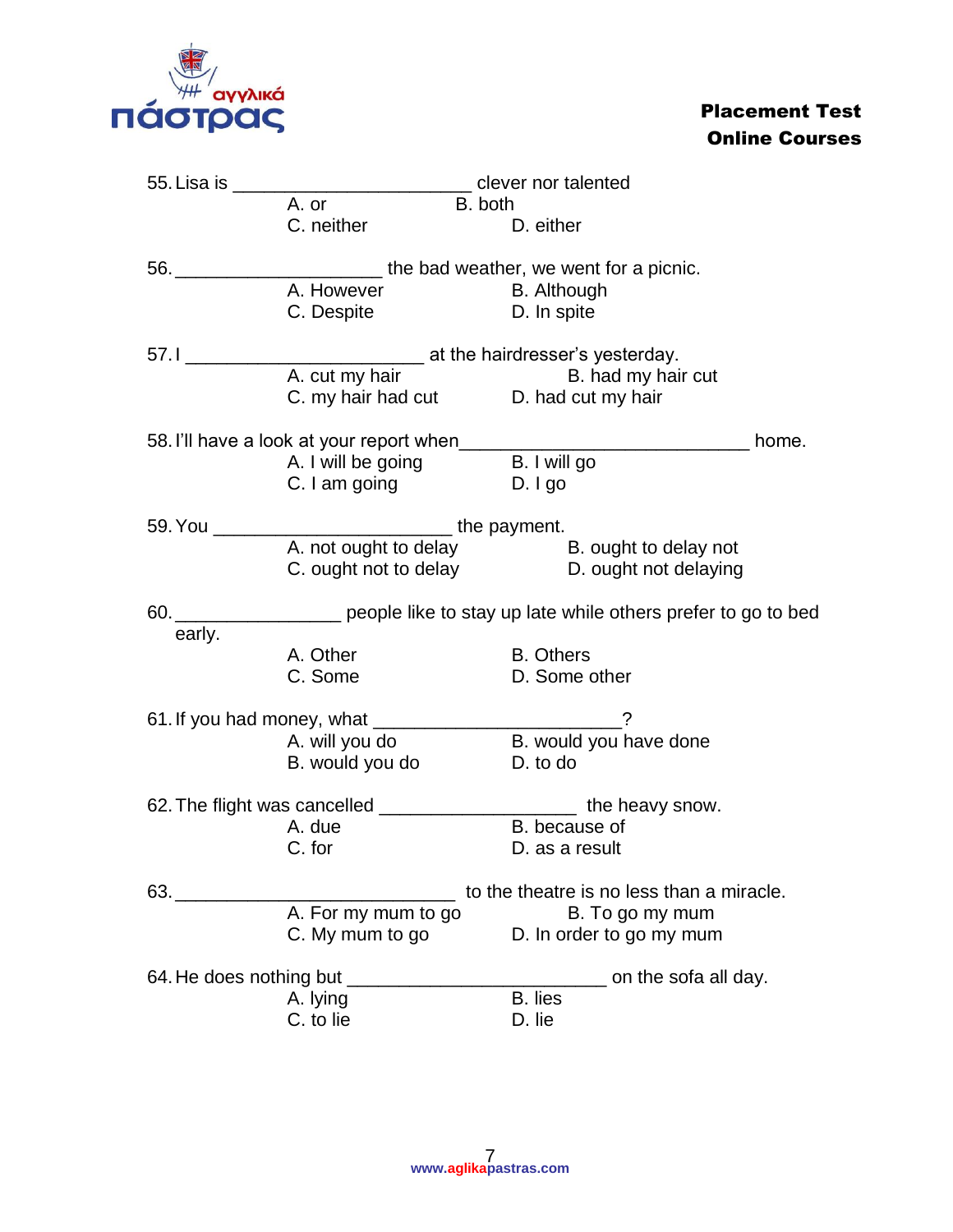

| 65.        | _____________________told you I was an expert in computers was wrong                       |                       |       |
|------------|--------------------------------------------------------------------------------------------|-----------------------|-------|
|            | A. The person                                                                              | B. Who                |       |
|            | C. Whoever                                                                                 | D. The one            |       |
|            |                                                                                            |                       |       |
|            | A. only to find                                                                            | B. and only found     |       |
|            | C. that he found                                                                           | D. and had found      |       |
|            | 67. Everything was perfect _____________________________ for one little thing.             |                       |       |
|            | A. be apart                                                                                | B. apart              |       |
|            | C. except                                                                                  | D. excepting          |       |
|            | 68. "How about coming to the cinema with us?"<br>_______________________________ love to". |                       |       |
|            | A. could                                                                                   | B. will               |       |
|            | C. would                                                                                   | D. may                |       |
|            | 69. I closed the door behind me _________________________________the dog would not         |                       |       |
| follow me. |                                                                                            |                       |       |
|            | A. so that                                                                                 | B. in order to        |       |
|            | C. that                                                                                    | D. as so              |       |
|            |                                                                                            |                       | them. |
|            | A. invite                                                                                  | <b>B.</b> invited     |       |
|            | C. had invited                                                                             | D. would have invited |       |
|            |                                                                                            |                       |       |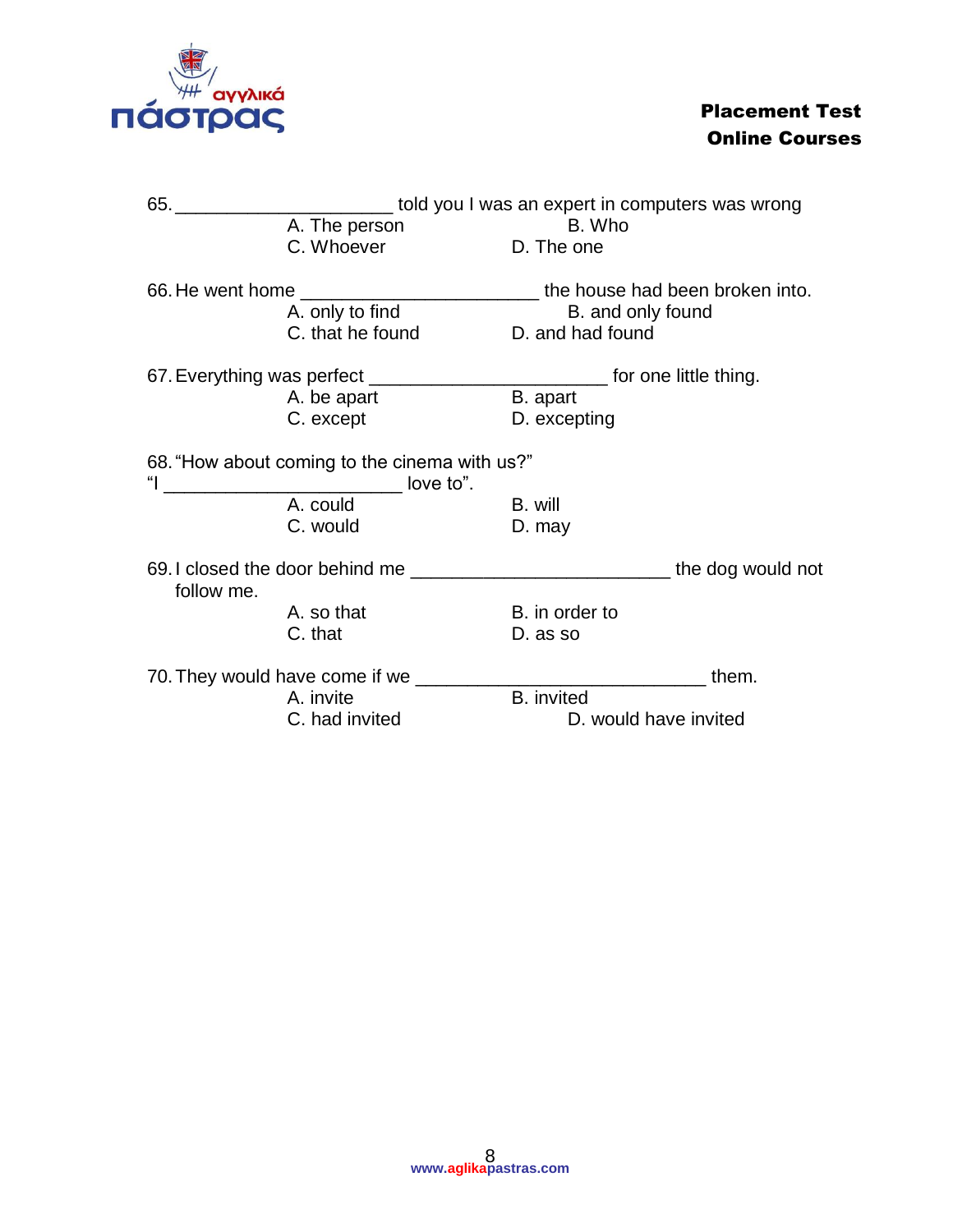

#### **READING-TEXT ONE:** *Read the passage and answer the questions following it*

Coral reefs are home to more species of plants and animals than any other marine environment. They are rich ecosystems, and have been compared to the rainforests because of the diversity of life they provide a habitat for.

Their similarity with rainforests does not end there, unfortunately, for both of these natural environments are threatened. One problem faced by the coral reefs around the world is known as "bleaching". This is a process by which the algae – the plant life that forms on coral as well as other underwater surfaces – disappears from the coral reef, with the result that the reef loses its color. As the algae dies, so too does the coral. When this phenomenon was fist observed, the cause was unknown. However, studies carried out in the 1960s indicated that one factor could be the increased sea water temperatures. These were a consequence of global warming.

Another reason why coral reefs are under threat is pollution, in particular in the waters around areas which are densely populated. The contamination of our oceans in such regions means that the growth of the coral is being affected negatively. In the worst cases, the coral's growth is not just slowed down, but stopped completely when the coral itself is killed off.

The results of these changes could be tragic, both for the coral and the life forms it supports.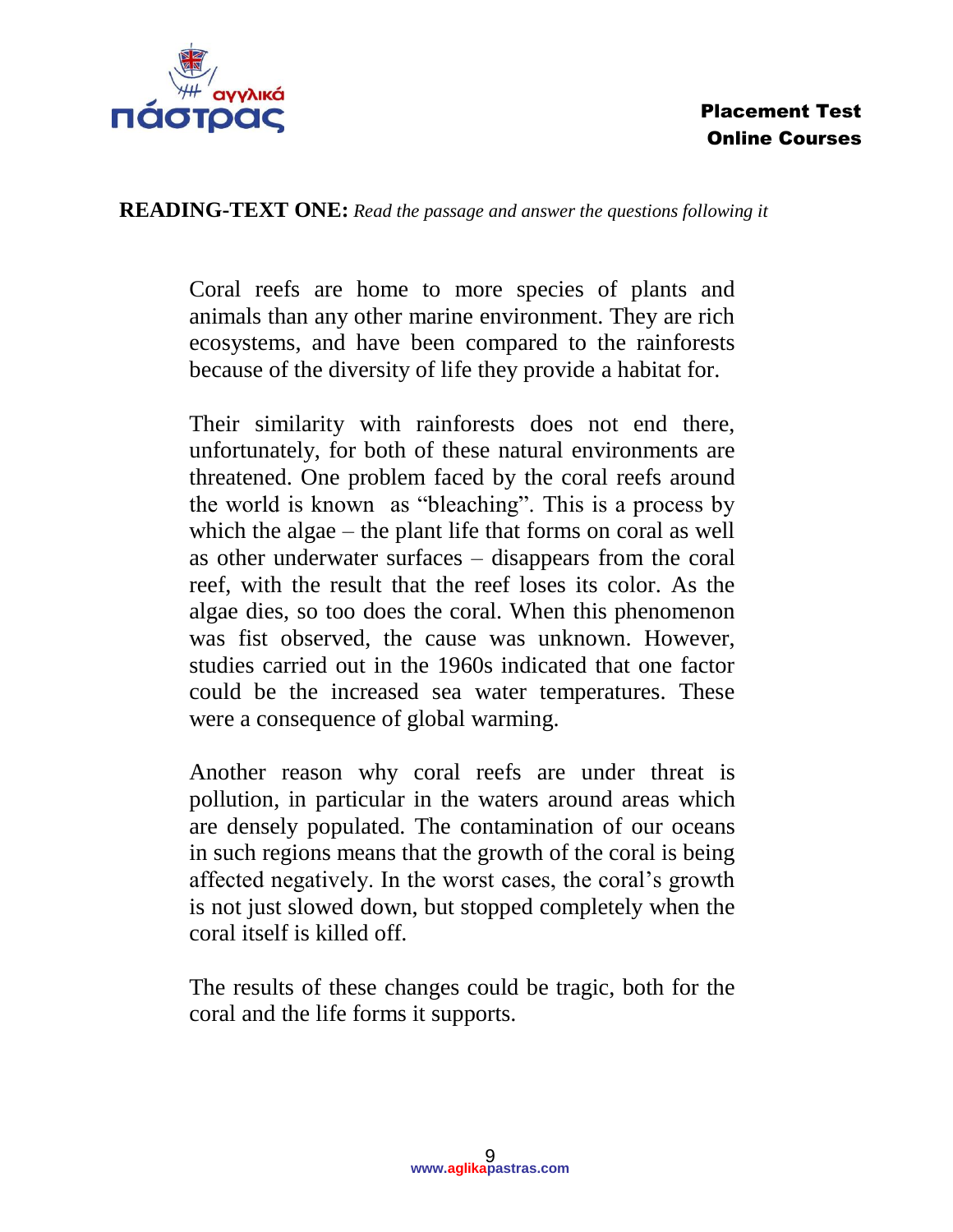

| 71. According to the author, what is true of coral reefs?<br>a. More species live there than in a rainforest<br>b. They are the most important environment for sea creatures<br>c. They do not resemble any other kind of habitat<br>d. A wide variety of plants and animals live there | 71. |
|-----------------------------------------------------------------------------------------------------------------------------------------------------------------------------------------------------------------------------------------------------------------------------------------|-----|
| 72. Algae<br>a. can never survive on coral reefs<br>b. can be found only on coral<br>c. sometimes vanishes from the coral<br>d. causes coral to lose its color                                                                                                                          | 72. |
| 73. According to the passage, bleaching<br>a. causes algae to form on the coral<br>b. originates in the coral<br>c. leads to the death of the coral<br>d. causes the color of the algae to fade                                                                                         | 73. |
| 74. What does the author say has caused sea temperatures to change?<br>a. changes in the climate<br>b. changes in the coral reefs<br>c. bleaching<br>d. studies done in the 1960s                                                                                                       | 74. |
| 75. Coral reefs are in danger if they are situated<br>a. near areas where a lot of people live<br>b. close to the coast<br>c. in areas where temperatures are high<br>d. near places with a low population                                                                              | 75. |
| 76. What does the author say about water pollution?<br>a. It causes bleaching<br>b. It affects coral's rate of growth                                                                                                                                                                   | 76. |

- c. It doesn't always have a negative effect on coral.
- d. It always causes coral to die
- 77.Which of the following statements best expresses the main idea of the passage? a. There is no hope for the coral reefs of the world
	- b. Nobody really understands what causes bleaching
	- c. Coral reefs are in danger
	- d. Coral reefs are a natural habitat for a lot of plant and animal species.

| 77. |  |
|-----|--|
|     |  |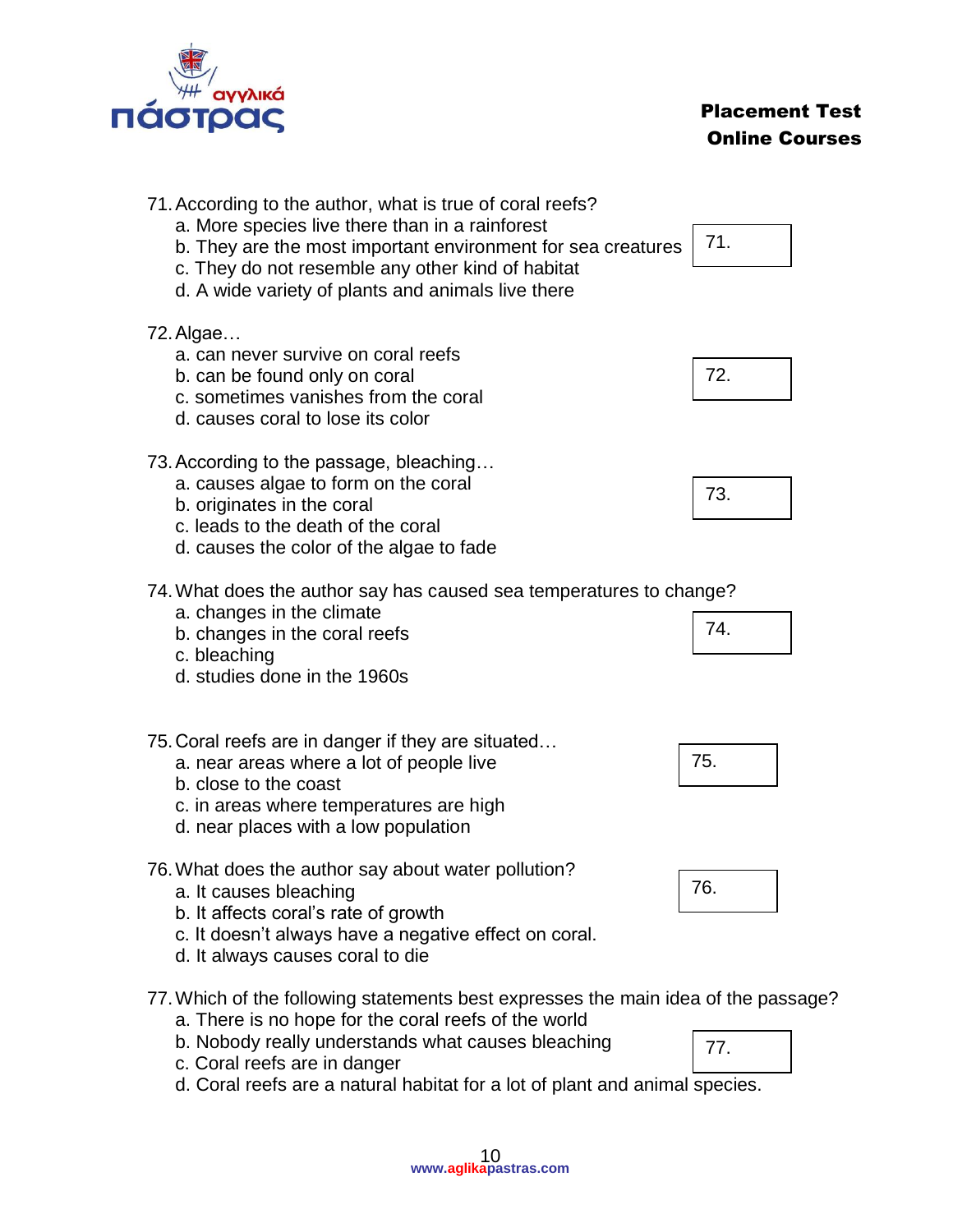

#### **READING-TEXT TWO:** *Read the passage and answer the questions following it*

Without doubt, there are big problems that afflict relationships; But it may be the petty problems that destroy love completely. The dirty socks on the floor. The way our partner chews so loudly. Such trivial problems may erode the goodwill that underlies all relationships. Before you know it, you feel unloved, unheard, and unappreciated, if not criticized and controlled.

"My boyfriend throws his dirty socks on the floor when he gets to bed," says Victoria, a legal recruiter in New York. "Once a man is living with a woman, he doesn't really see the need to clean up after himself. He assumes I'll just pick them up in the morning."

"He will never clean the way you want him to," says family therapist Cloe Madanes Jolla, California. "I cannot tell you how many couples are going to divorce over this."

When our efforts in a relationship are noticed and acknowledged, it makes us willing to do things to please our partners. But if we feel our efforts are not being noticed – or, worse, that our partner notices only what we're not doing – we lose interest in performing those generous acts that help the relationship develop. The feeling that our spouse takes us for granted is one of the commonest complaints.

A young couple decided to try living together and bought a house. One day, early in the relationship, he perched on the sofa to read the newspaper after work while she went to the sink to prepare dinner. "Hey, could you get me a glass of water?" he said. "Get your own glass of water," she replied – and that was the end of the relationship. She's grown up with a military father who was always trying to control people, and she was not about to enter such a situation voluntarily. He was astonished by her refusal. 'We human beings don't like to be told what to do," says John Jacobs. And when we feel that we are, it gives us reason to go away.

One of the toughest aspects of a relationship is diving the chores and responsibilities between the couple. Who does the household cleaning? Who pays the bills? Who picks the